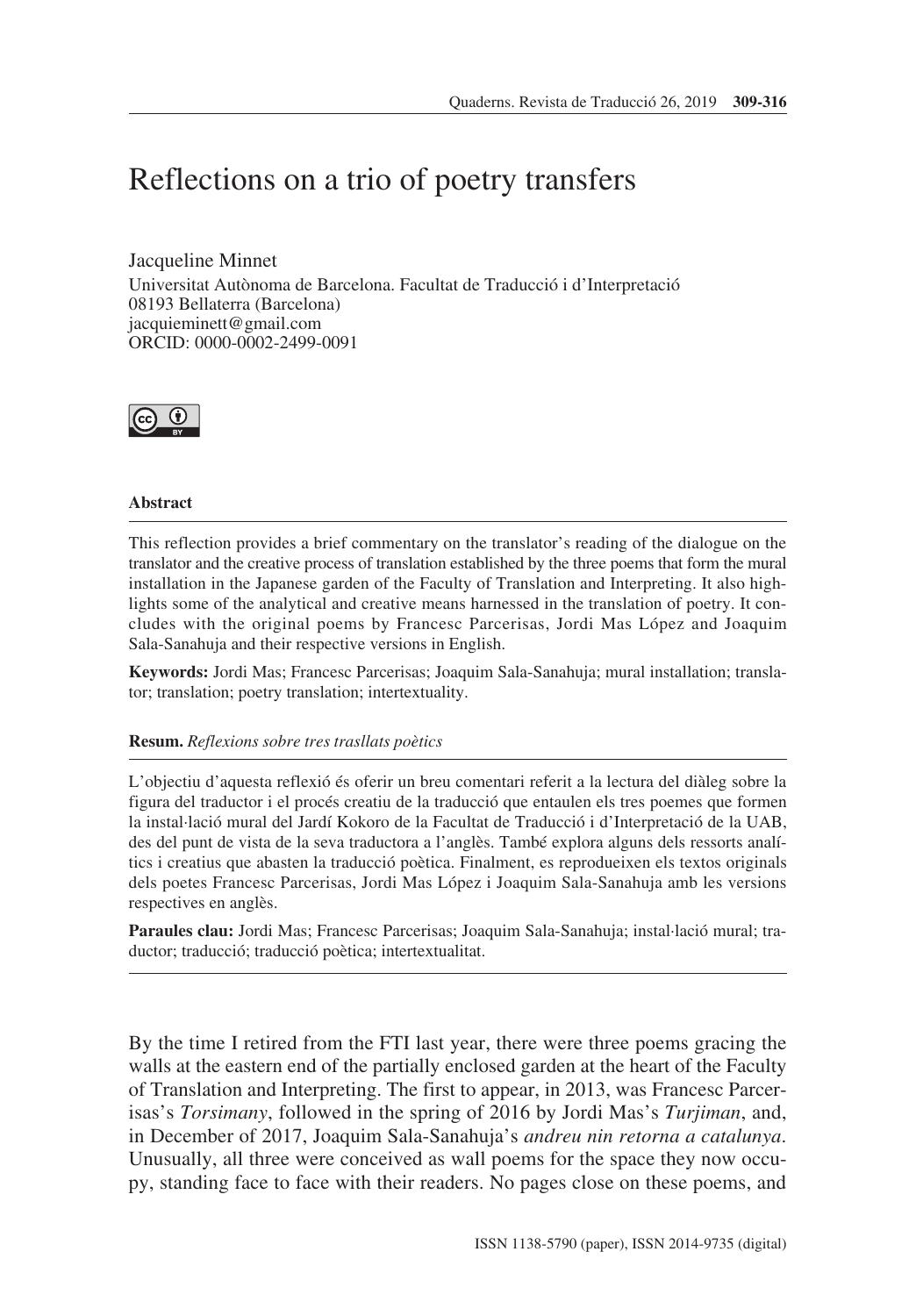they are only hidden from view by the darkness of night and the emptiness of the garden. They are the work of poets who are translators and teachers of translation at this Faculty, friends and colleagues whose work I have had the great pleasure of attempting to interpret and translate into English in an expression of fellowship with them and all the translators and interpreters who have studied and taught here.

Seeing words written not on paper or a computer screen, but on the solid support of concrete reminds us of the origins of written language scratched onto stone, or cut into wood, bone or clay. It also reminds us of the original meaning of the word "poetry", which is derived from the Greek *ποίησις*, or *creation*, the act of bringing into material being something that did not previously exist. The poems painted on the walls of the Faculty's garden, which is dedicated to the dialogue between East and West, illustrate the permanence and resilience of the written word and its translation, in contrast with the fleeting, mercurial nature of the spoken – and interpreted – word. They articulate an unending conversation that echoes back and forth between poets, between texts left in trust for posterity, "penyores" created at different times in different languages and cultures, and they invite each of us to read, to explore and construct meaning through a unique act of interpretation, which is also mercurial and hermeneutic.

Two of the poems have as titles the words *torsimany* and *turjiman*, archaic and, for most people, unfamiliar terms, which have their counterparts in the equally ancient and esoteric English words *dragoman* and *truchman*. They all derive from the late Middle Ages along tortuous paths from the Arabic نامجرت (*tarjumān*) and earlier Semitic sources and refer to the interpreters, translators, negotiators and diplomats who mediated between the Eastern Islamic world and the European West. All three poems evoke and enact the creative purpose and effort of the translator as wordsmith.

Francesc Parcerisas's poem *Torsimany* combines with a design by the engraver and illustrator Lluïsa Jover to produce an artwork in which the use of colour in the lettering creates a visual metaphor of the alchemy of translation.

Lines 1-5 of the poem are reproduced in red. Lines 6-13 begin in blue but progressively give way to red, concluding with the mingling of red and blue in individual words and syllables. Finally, lines 14 and 15 of the poem are reproduced entirely in blue. The effect is one of a gradual, deliberate suffusion until the essence of the poem, like speech or text conveyed from one language to another, is fully preserved at the same time that its outer shell or casing is transformed.

*Torsimany* unfolds as a monologue addressed to a silent listener (the translator?), in which the unnamed "you" is evoked four times through the verbs "Duus", "tries", "Mires" and "aprens", while the shared identity of "us" is stated five times (*ens tries*; e*ns sigui ombra*; *la llum obstinada* / *que és la nostra*; *ens fa designi*; *ens és una*). The expressed separateness between the self and the other (*from the you to the I*), and between one language and another (*words that were the refuge of another tongue*), is resolved in the confident parallelism of the last two lines: "La raó compartida,/la llengua que ens és una" (*the reason that is shared,/ the language that for us is one*).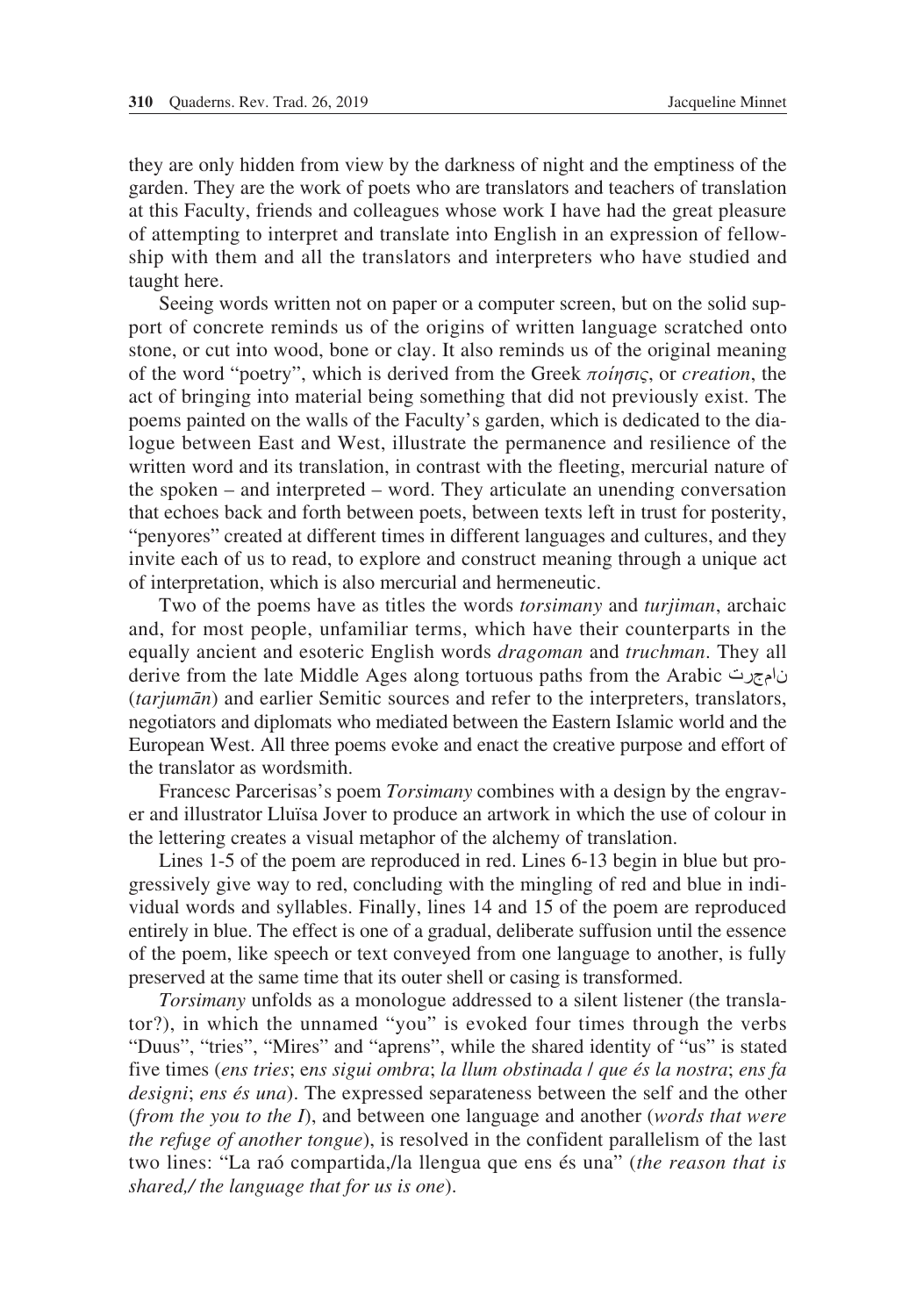At the beginning of the poem, the translator takes the raw material of the "roca dura que va ser el fonament" (the original utterance or text) and sets it down in a garden – a planned, cultivated space apart where nature is wrought into a human artefact. The garden of the poem, like the mythical garden planted "eastward, in Eden", where the first human was created, is the *locus amoenus* of a different kind of amorous encounter, one in which clay is kneaded and crafted into new likenesses, always the same in substance but differing in form, like the distinct languages which ultimately communicate through the translator to express universal human concepts and emotions.

The poem has a predominantly end-stopped line structure, characterized by one breath and proposition per line, although this standard pattern is replaced by a series of run-on lines in the central section of the poem (lines 7-10), where the enjambment reflects the steady work in progress of the translator's raw material being reworked into a new guise. The sense and the prosody of the poem embody the purposeful negotiation of difference, equivalence and meaning through the common unifying language of reason. Mission accomplished.

From the order and clarity of the "hort ufanós" in *Torsimany*, we venture into the feral, nocturnal atmosphere of *Turjiman* and the very different experience of translation that it describes and, in turn, requires of the translator.

Never having visited Japan, I knew nothing of Kasuga and Mount Mikasa, which are mentioned at the end of the poem, but I did know from my general reading that the moon is often used in Oriental poetry and painting as a symbol of nostalgia and longing for a distant beloved person or place. It is, of course, a universal symbol of fertility and renewal through its never-ending cycle of waxing and waning. My research led me to the historical figure of Abe no Nakamaro (c. 698 - c. 770 C.E.), a Japanese scholar who at the age of 16 was sent as part of the Japanese mission to Tang China, became a high-ranking official there, and never succeeded in returning to his native land. It is said that while looking at the moon in China, he composed a well-known poem evoking the vision of the moon rising over Mount Mikasa at the shrine of Kasuga, near Nara, which at that time was the capital of Japan. It is this literary reference to which the final four lines of *Turjiman* allude, conjuring up the Japanese aesthetic that inspired the Faculty's *Jardí Kokoro*, the physical space of the garden for which the poem was created:

When I gaze far out Across the plain of heaven, I see the same moon That came up over the hill Of Mikasa at Kasuga. Abe no Nakamaro, Kokinshū IX, p. 406. (Translated by Helen Craig McCollough)

Like the first poem, *Turjiman* begins with a fertile patch of land – not the lush, cultivated garden of *Torsimany*, but a primitive, scent-marked circle in the wilder context of the forest. Here, the focus of the translator's effort is to seek, unearth, extract and absorb the essence (of experience, of meaning, of the text to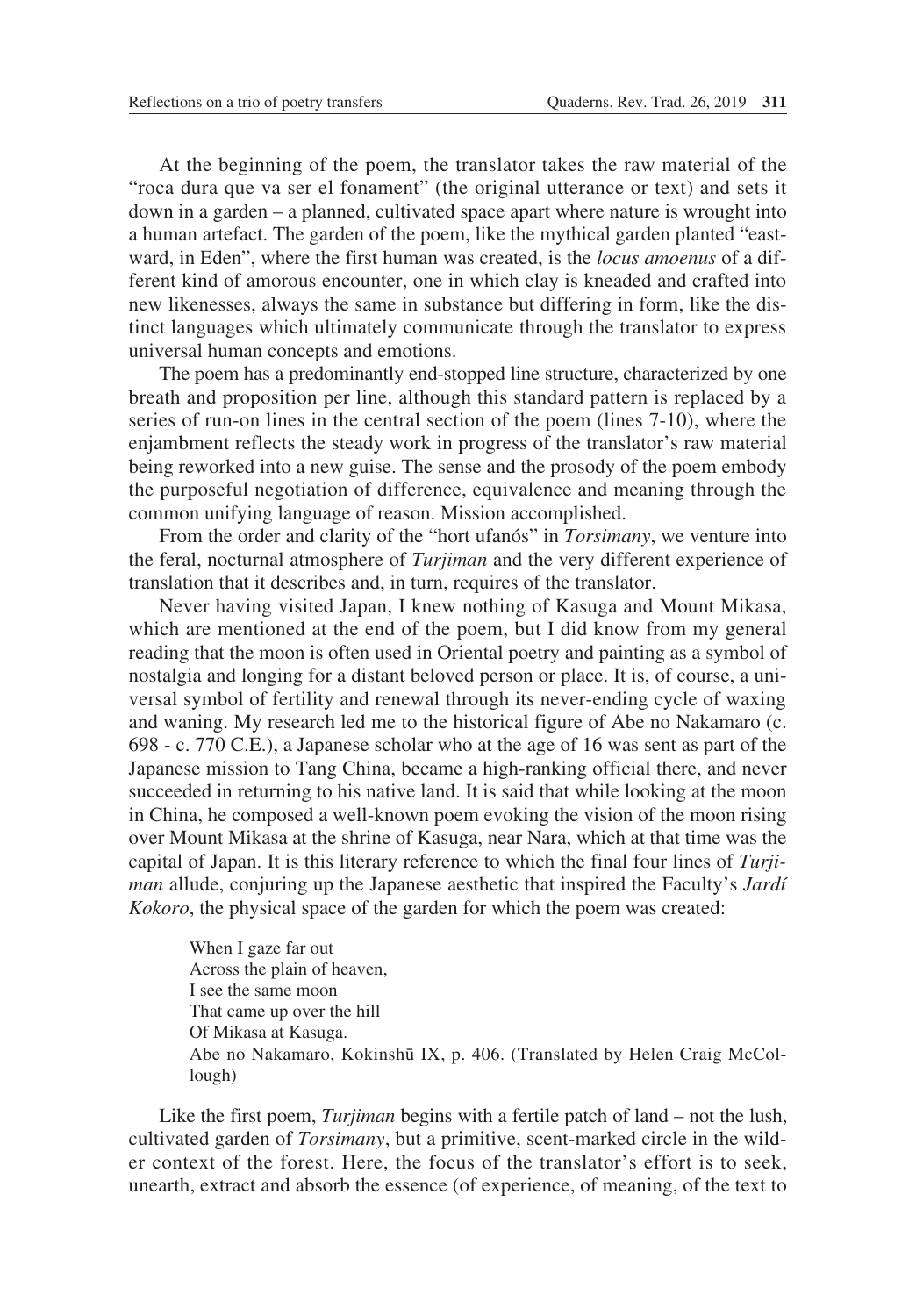be translated?), rather than to chisel, sculpt and reconfigure it on the basis of a firm foundation.

*Turjiman* emphasizes instinct and the senses, rather than reason, as a means of exploration and knowledge. From the very first line, the canine sense of smell is summoned to delve for the buried bone – a metaphor, perhaps, for the meaning and certainty that are the object of the poet/translator's search. The other senses of touch, hearing, taste and sight are also invoked in the scratching at the silence, the gnawing and sucking of the marrow from the bone, the singing, roaring and howling of wild beasts and, finally, the contemplation of the full moon as night hovers on the brink of dawn. In the last line, the identity of the voice that insistently interrogates us in the second and third stanzas of the poem is finally glimpsed, albeit indirectly, in the words "a l'alba dels meus aspres".

This free verse poem makes extremely effective use of internal assonance to create an inner tension and urgency, as in line 3, where the final word "fèrtil" is given prominence not simply by its position at the end of the line, but chiefly through the sound association with its noun, "cercle" thanks to the repeated stressed vowel. This poetic device would have transferred quite easily into English as "fertile circle" (used in a first draft of the translation), but it was ultimately rejected in favour of "fertile round" in order to establish a cohesive visual link between the beginning and end of the poem through the echo of both fertility and the sphere in the image of the full moon. Other instances of emphatic internal assonance are found in line 7 (*terreny... empeny*), lines 8 and 9 (*l'avidesa/del rosec, la lenta*), line 11 (*a poc a poc, el moll*), line 24 (*maldant per trencar*) and line 29 (*l'alba dels meus aspres*). Clearly, such a recurrent expressive element in the original poem must be replicated in the translation, although not necessarily or exclusively in all the same places. In line 11 of both the original and the translation, there is assonance on the same vowel ("a poc a poc" and "drop by drop"). Similarly, the forceful "maldant per trencar" of line 24 is mirrored in "straining to break", although in this case the repeated single vowel of the original Catalan is echoed by a repeated diphthong in the English version. Also in line 24, the translator's perhaps surprising choice of "turgid egg of the moon" to render "l'ou//tan ple d'aquesta lluna" seeks to emphasize the gravity or inner plenitude of the moon as a symbol of fertility, rather than evoking the full moon perceived as a disc in the night sky.

Occasionally, as in lines 12-14, the English translation takes the liberty of using assonance within and between successive lines where it is not present in the corresponding lines of the original: "What ancient, strange/or alien creature/made its mark...?". Elsewhere, alliteration, which is such a distinctive feature of English verse, is used to compensate for emphasis that the poet achieves by other means, as in "the bone buried" of line 2.

Each of the three stanzas alludes to the theme of fertility (*el cercle fèrtil*), mating (*amb quin cant o bramul s'aparellava*; *el llop udola*), new life (*agombolar-hi les cries*; *l'ou tan ple*) or the lack thereof (*lamentà el seu exili o extinció*; *l'alba dels meus aspres*). The poem is framed by references to the earth, the fertile ground marked with the scent of an animal in the opening lines contrasting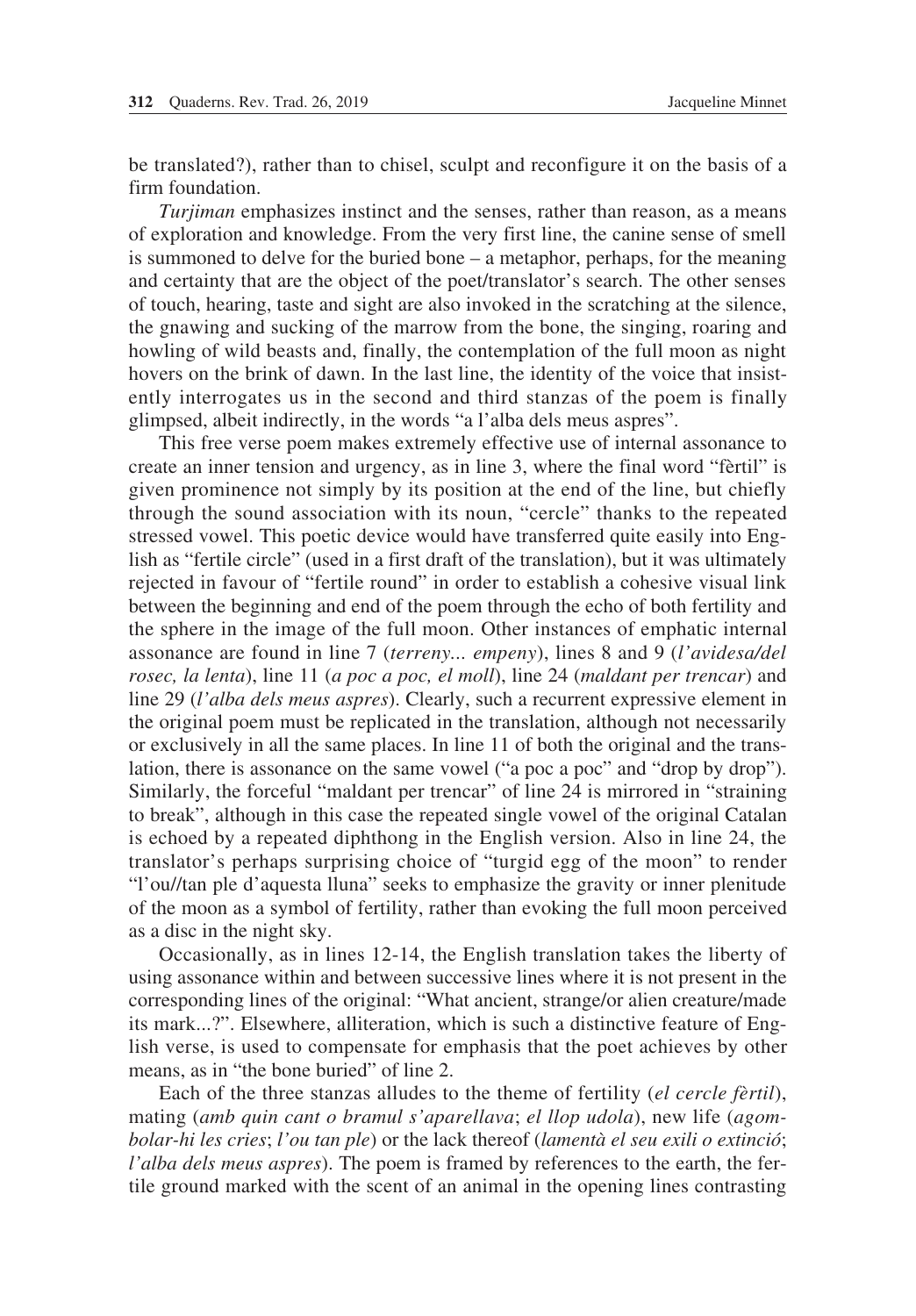with the parched land at its conclusion. The struggle and the search for answers continue.

*Torsimany* and *Turjiman* offer two very different perspectives on the translator's experience, but they are linked by several motifs running through and between them: fertility; the construction of or search for meaning; separateness and difference, which in *Torsimany* are ultimately resolved, but poignantly persist at the end of *Turjiman.*

Joaquim Sala-Sanahuja's *andreu nin torna a catalunya* is the most recent of the FTI's mural poems. Unlike its companions, its focus is not so much the process of translation as the evocation of an individual translator, the political writer and activist Andreu Nin (El Vendrell, 1892 - Madrid/Alcalá de Henares?, 1937), who also translated a number of key Russian authors, including Tolstoy, whose great novel *Anna Karenina* he published in Catalan (Badalona: Edicions Proa, 1933).

In this poem the reader is drawn into a confined interior, the stuffy atmosphere of a railway carriage, in which an unnamed subject is presented in a state between sleeping and waking. A hallucinatory stream of consciousness develops, accompanied by the familiar four-beat rhythm of train wheels passing over the joints on the track suggested in the poem's opening pattern of three short or weak syllables followed by a stressed fourth (a *quartus paeon*, or "da-da-da-dum" rhythm). The disorientation inherent in the scene is expressed through the confusion of remembered fiction (what Anna sees in her railway carriage) and imagined reality (what Nin sees and hears in his semi-conscious state) and the overlapping and fusing of identities, all powerfully reinforced by the poem's prosody and typography. The eight lines of the composition take the form of a single sentence in which the definition usually afforded by a final full stop, as well as the capitalisation that is conventionally used to mark the beginning of a sentence and the initial letters of proper names, is discarded.

The focus shifts back and forth between Nin's train journey and the scene that he or the narrator recalls from Chapter 29 of Tolstoy's *Anna Karenina,* in which the eponymous heroine dozes in the dimly-lit compartment of a train travelling from Moscow to St. Petersburg: "She came to her senses for a moment, and knew that the lean peasant in the long nankin coat with a button missing who had come into the compartment was the carriage stoker [...] The voice of a man wrapped up and covered with snow shouted something..." (translated by Louise and Aylmer Maude, Oxford, Oxford University Press, 1912); "What's that on the arm of the chair, a fur cloak or some beast?" (translated by Constance Garnett, London, Heinemann, 1901). The boundaries between the various characters and passengers, both historical and fictional – Andreu Nin and Anna Karenina, the bear wrestler and the stove-stoker, the groaning beast and the locomotive – are blurred, with the result that the reader's experience replicates the third-person subject's confused perception of his surroundings. Who exactly is prevented from getting off to sleep? Who is the man with snow on his back? Who wields the knife and who stokes the fire? Who hears the screaming of the beast? What is the beast?

Andreu Nin's rendering of the scene which provides the inspiration for the poem is as follows: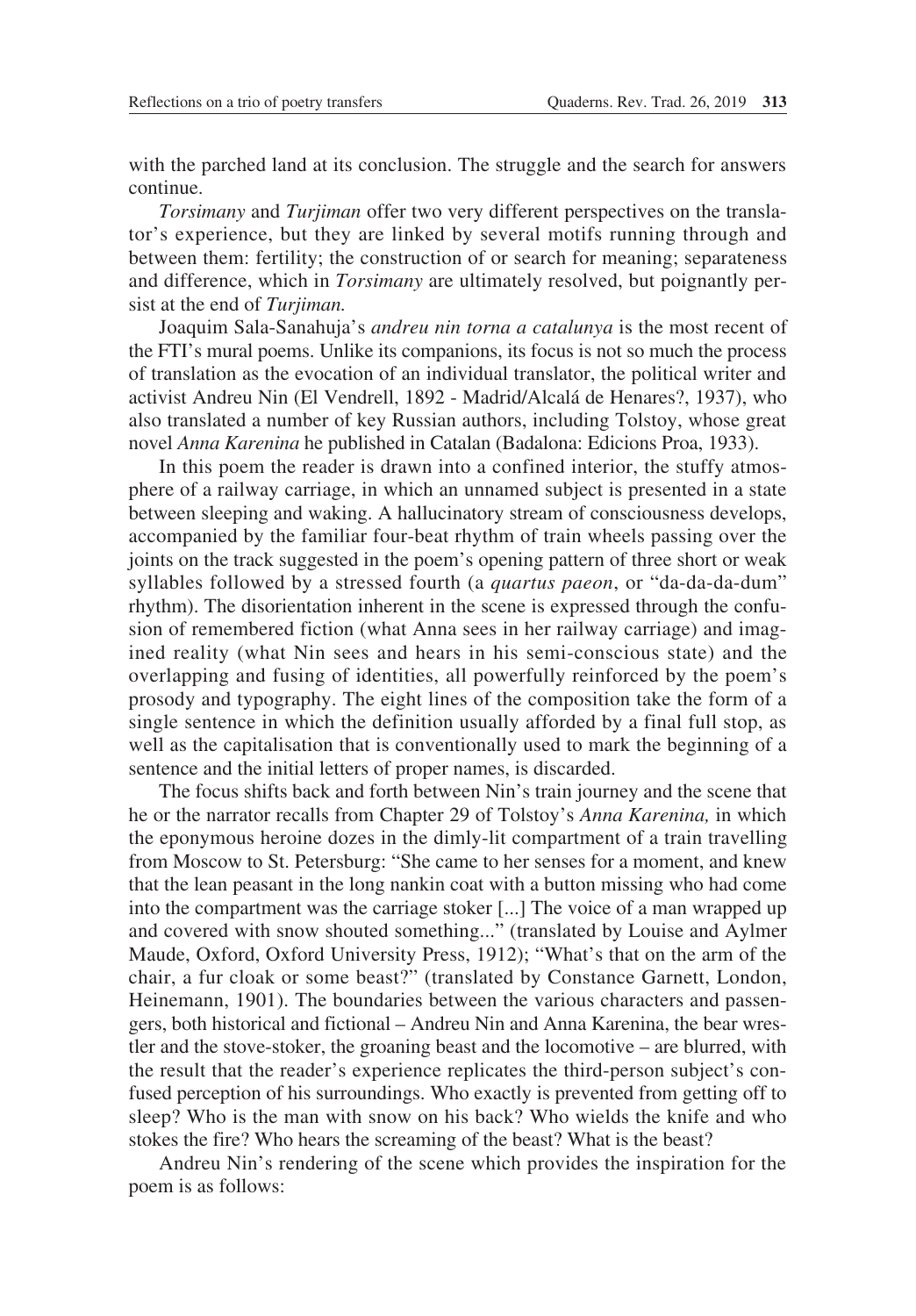Anna somrigué amb menyspreu i tornà a agafar el llibre; però decididament ja no podia comprendre res d'allò que llegia. Passà el tallapapers pel vidre. Després s'aplicà a la galta aquella superfície llisa i freda [...] A cada instant tenia un moment de dubte: «És que el tren va endavant, endarrera o està aturat? És Annuixka o una altra la qui hi ha al costat meu? Què és allò que hi ha al penja-robes, un abric o una fera? I jo mateixa, sóc jo o una altra?» (*Anna Karenina*, translated by Andreu Nin, Badalona/Barcelona, 1933/1985, Edicions Proa, Part I, Chapter 29, p. 118-119.)

In line 3 of the translation, my use of the unnaturally jerky rhythm of the dactyls (with the stressed first syllables followed by two or three unstressed syllables) and the parallel structures ("tackling the bear with his knife, stabbing at the wound" attempts to recreate the relentless physical violence evoked in the original poem by means of parallel syntactical structures and repeated metrical patterns: "que abat a coltellades l'ós, que burxa en la ferida".

The reader's grasp of the unnamed identity referred to in the initial "li impedeix agafar el son" (only decipherable thanks to the title of the poem) and, indeed, of the whole narrative, is faltering throughout – until the conclusion. Finally, the poet presents us with the absolute, stark certainty uttered in the lines: "la lluita a mort és un estat natural dels homes,/del qual ha de sorgir la vida". The dramatically shortened final line of the original is rendered by the monosyllables of the English line, "from which life must spring".

Three poets drawing from first-hand knowledge and experience to create poems about translation and translators. Three works of art that constantly ask questions of the modern-day *torsimanys* and *turjimans* whose eyes and minds are engaged by the mural poems in the Faculty's Japanese garden. In translating them, I have used many of the resources on which all translators, and particularly literary translators, must rely: an in-depth reading of the text, awareness of the poem's intertextuality, close attention to the imagery and prosody of the original, documentation, experience, reason and instinct.

The rare privilege of translating living poets is that you can ask them questions, check that your understanding and interpretation of their work has not strayed too far from their intentions, and so avoid the dreaded "*traduttore, traditore*" syndrome which can be caused by insufficient linguistic or background knowledge and misinterpretation of the original text. Unlike contracts and other legal documents, for example, in which ambiguity is to be avoided at all cost, poetry – as commentators from Aristotle to Empson have pointed out – has ambiguity and interpretation at its very roots. A poem's distillation of language, allusion, symbolism and metaphor, and its forging of meaning beyond the semantic content of the words it uses through the associations suggested by metre, rhythm and other musical effects, create a rich seam from which multiple interpretations may be extracted, not all of them obvious even to the poet. Like any other reader, the translator will interact with the poem and arrive at an interpretation. As far as possible, however (particularly in the case of a living author who is willing to be consulted), the translator's golden rule must be to detect and preserve any inherent ambiguity and never to preclude any of the possible interpretations open to the reader of the original text.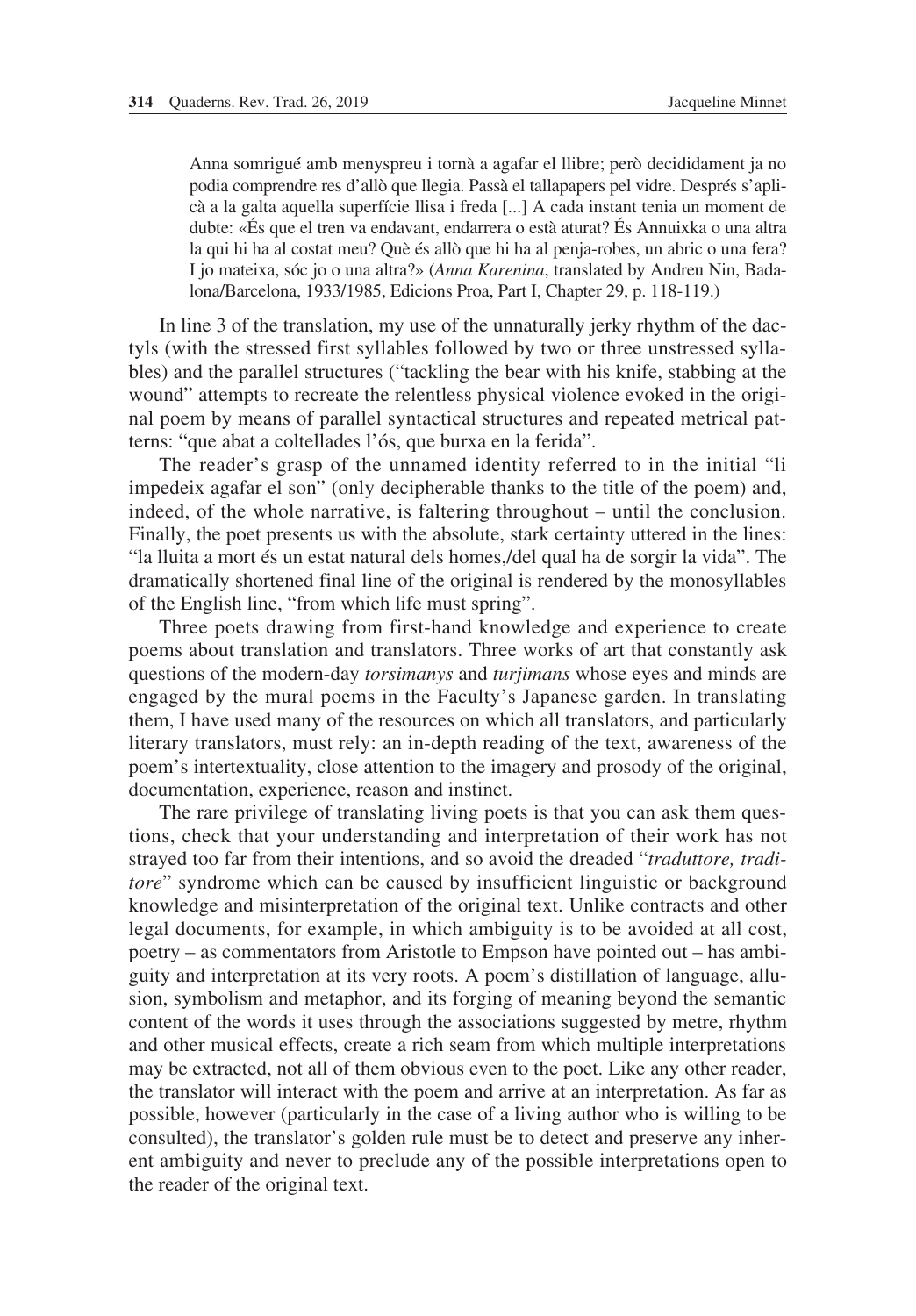I would like to thank Francesc, Joaquim and Jordi for their helpful comments on the drafts of these translations and hope that they will not feel betrayed by my English versions! Needless to say, any errant interpretations of the poems expressed in this brief essay are entirely my own.

## **Torsimany**

Duus fins a l'hort ufanós la roca dura que va ser fonament, i ens tries mots que foren aixopluc d'una altra llengua. Que l'ombra ens sigui ombra, i sigui tensa la llum obstinada que és la nostra. Mires com cada bri de fang humil és pastat lentament de nou i ens fa designi els uns dels altres. Així aprens a créixer, del tu al jo, i a sostenir, —tronc verd que es vincla la raó compartida, la llengua que ens és una.

Francesc Parcerisas

#### **Turjiman**

A partir de *Torsimany*, de Francesc Parcerisas

Cal el finíssim olfacte del gos per a trobar l'os enterrat a dins del cercle fèrtil demarcat amb orins la fretura de les urpes que escarboten el silenci del terreny, la fam que empeny a persistir en l'avidesa del rosec, la lenta digestió que n'assimila, a poc a poc, el moll.

Quina bèstia inusitada, pretèrita o bé estrangera, deixà aquí aquesta penyora en temps immemorials? Amb quin gest corria o caminava, o feia el cau per agombolar-hi les cries, o estenia les ales al cel d'aquest paratge? Amb quin cant o bramul s'aparellava, o lamentà el seu exili o extinció?

### **Dragoman**

You carry to the fertile garden the hard rock that was the cornerstone, and choose for us words that were the refuge of another tongue. Let the shade be our shade, and the light be our own tense, stubborn light. You see how each scrap of humble clay is slowly kneaded once again, shaping us into each other's likeness. And so you learn to grow from the you to the I, and sustain — pliant green sapling the reason that is shared, the language that for us is one.

# **Truchman**

After *Torsimany*, by Francesc Parcerisas

You need a dog's keen sense of smell to find the bone buried within the fertile round staked out with urine, the urgency of its claws scratching the silence of the earth, the hunger that drives the persistent, stubborn gnawing, the slow digestion absorbing the marrow, drop by drop.

What ancient, strange or alien creature left this pledge in a time beyond recall? How did it move as it ran or walked, or built a lair to protect its young, or spread its wings in the sky above this place? With what song or roar did it mate, or lament its exile or extinction?